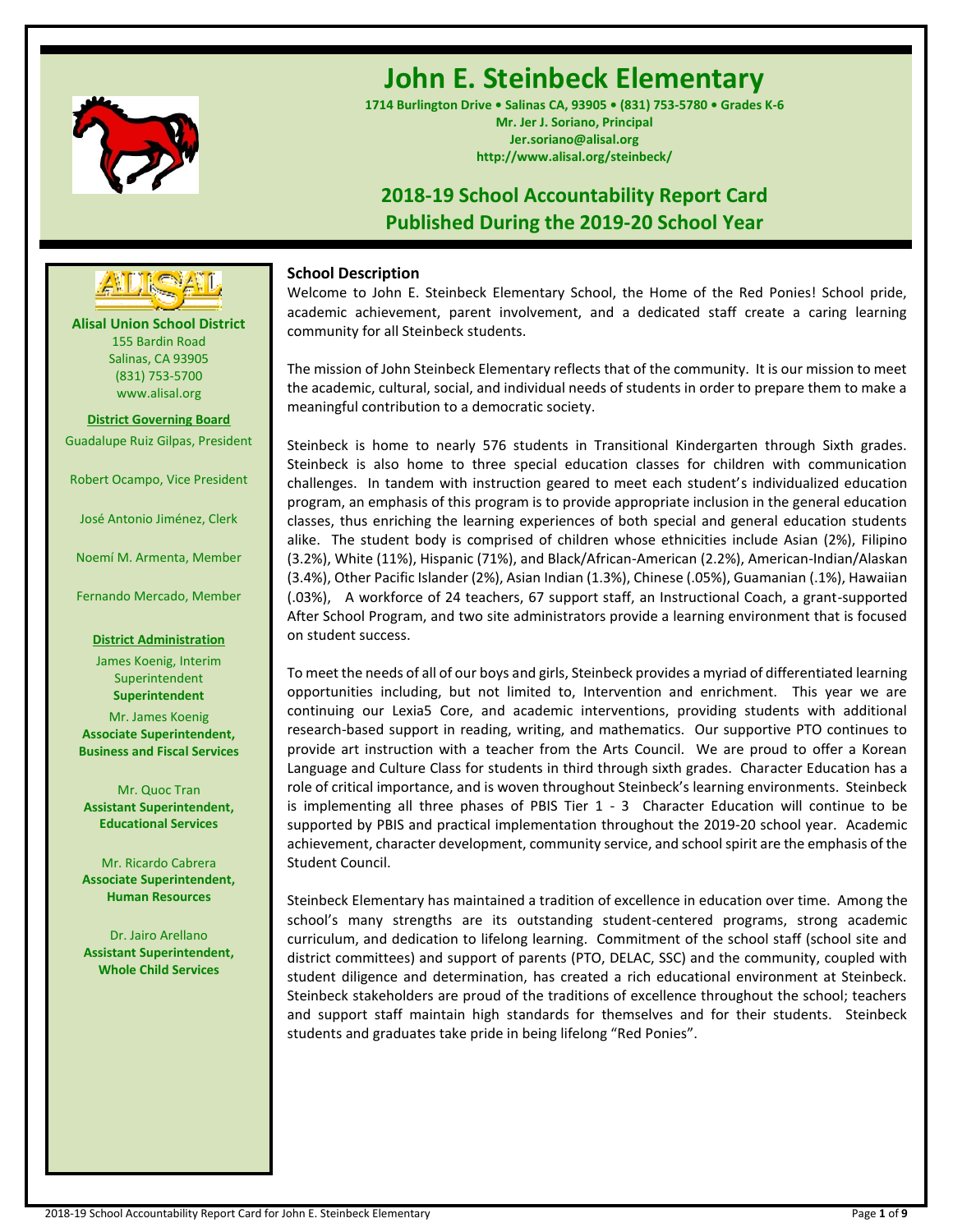## **About the SARC**

By February 1 of each year, every school in California is required by state law to publish a School Accountability Report Card (SARC). The SARC contains information about the condition and performance of each California public school. Under the Local Control Funding Formula (LCFF) all local educational agencies (LEAs) are required to prepare a Local Control and Accountability Plan (LCAP), which describes how they intend to meet annual school-specific goals for all pupils, with specific activities to address state and local priorities. Additionally, data reported in an LCAP is to be consistent with data reported in the SARC.

- For more information about SARC requirements, see the California Department of Education (CDE) SARC web page at [https://www.cde.ca.gov/ta/ac/sa/.](https://www.cde.ca.gov/ta/ac/sa/)
- For more information about the LCFF or LCAP, see the CDE LCFF web page at [https://www.cde.ca.gov/fg/aa/lc/.](https://www.cde.ca.gov/fg/aa/lc/)
- For additional information about the school, parents/guardians and community members should contact the school principal or the district office.

#### **2018-19 Student Enrollment by Grade Level**

| <b>Grade Level</b>      | <b>Number of Students</b> |
|-------------------------|---------------------------|
| Kindergarten            | 77                        |
| Grade 1                 | 65                        |
| Grade 2                 | 86                        |
| Grade 3                 | 76                        |
| Grade 4                 | 98                        |
| Grade 5                 | 103                       |
| Grade 6                 | 91                        |
| <b>Total Enrollment</b> | 596                       |

#### **2018-19 Student Enrollment by Group**

| Group                                  | <b>Percent of Total Enrollment</b> |
|----------------------------------------|------------------------------------|
| <b>Black or African American</b>       | 1.7                                |
| American Indian or Alaska Native       | 0.2                                |
| Asian                                  | 1.8                                |
| Filipino                               | 1.2                                |
| <b>Hispanic or Latino</b>              | 80.2                               |
| Native Hawaiian or Pacific Islander    | 1.3                                |
| White                                  | 4.2                                |
| Two or More Races                      | 0.5                                |
| <b>Socioeconomically Disadvantaged</b> | 63.1                               |
| <b>English Learners</b>                | 35.4                               |
| <b>Students with Disabilities</b>      | 14.8                               |
| <b>Foster Youth</b>                    | 0.5                                |
| <b>Homeless</b>                        | 2.9                                |

## **A. Conditions of Learning**

### **State Priority: Basic**

The SARC provides the following information relevant to the State priority: Basic (Priority 1):

- Degree to which teachers are appropriately assigned and fully credentialed in the subject area and for the pupils they are teaching;
- Pupils have access to standards-aligned instructional materials; and • School facilities are maintained in good repair

| Scribbi Tacilities are maintained in good repair |    |                   |    |  |  |
|--------------------------------------------------|----|-------------------|----|--|--|
| Teacher Credentials for John E. Steinbeck        |    | 17-18 18-19 19-20 |    |  |  |
| <b>With Full Credential</b>                      | 27 | 23                | 25 |  |  |
| <b>Without Full Credential</b>                   |    |                   |    |  |  |
| Teaching Outside Subject Area of Competence      |    |                   |    |  |  |

| Teacher Credentials for Alisal Union School | 17-18 18-19 | $19-20$ |
|---------------------------------------------|-------------|---------|
| <b>IWith Full Credential</b>                |             | 399     |
| <b>Without Full Credential</b>              |             | 49      |
| Teaching Outside Subject Area of Competence |             |         |

#### **Teacher Misassignments and Vacant Teacher Positions at John E. Steinbeck Elementary**

| $17 - 18$ | 18-19 | $19 - 20$ |
|-----------|-------|-----------|
|           |       |           |
|           |       |           |
|           |       |           |
|           |       |           |

Note: "Misassignments" refers to the number of positions filled by teachers who lack legal authorization to teach that grade level, subject area, student group, etc.

\*Total Teacher Misassignments includes the number of Misassignments of Teachers of English Learners.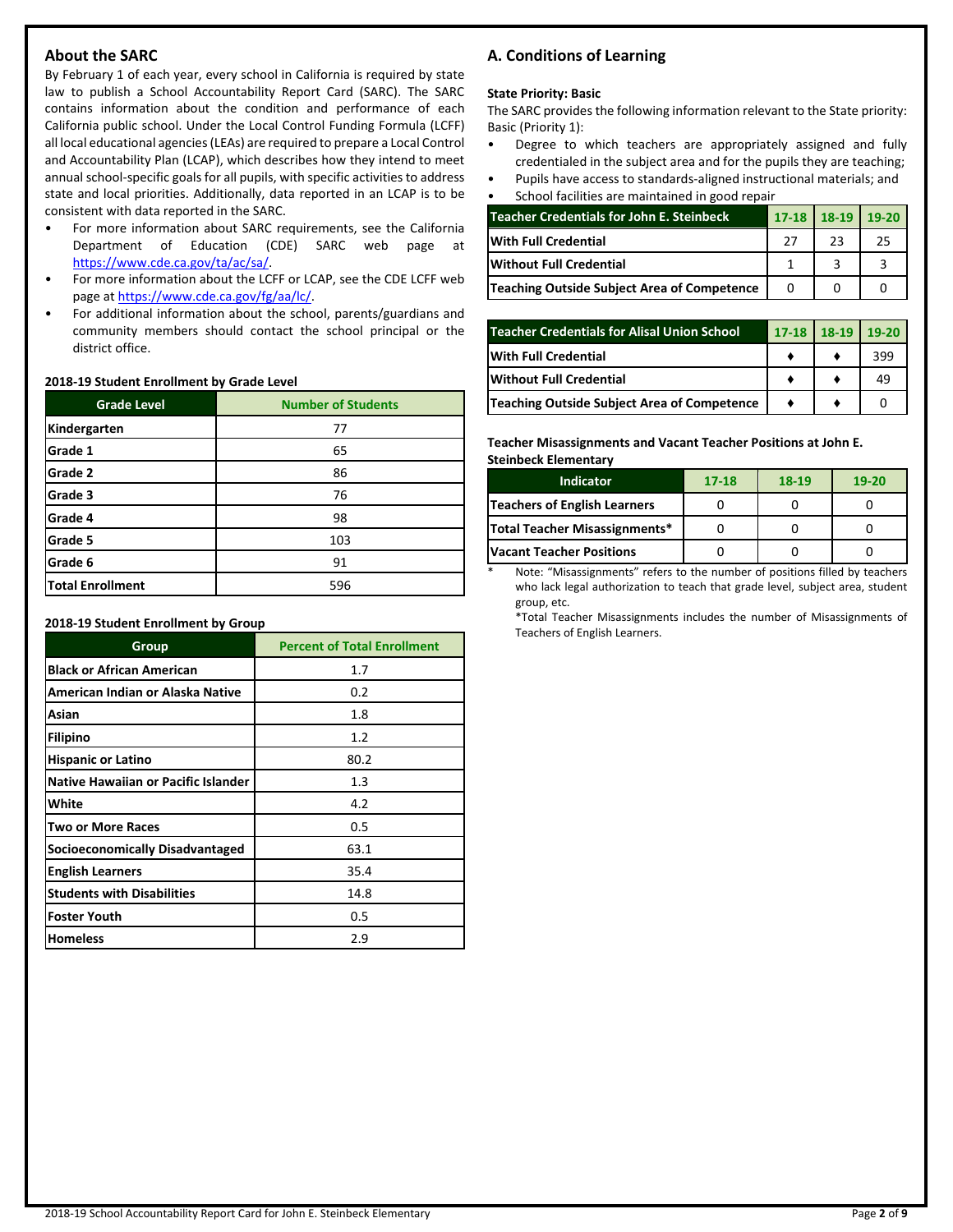## **Quality, Currency, Availability of Textbooks and Instructional Materials (School Year 2019-20)**

In order to meet requirements for common core state standards (CCSS), materials were updated as part of the 2018 adoption.

K-6 Wonders is used to teach all Language Arts standards.

In K-6, teachers use Eureka Math.

#### **Textbooks and Instructional Materials Year and month in which data were collected: 2019**

| <b>Core Curriculum Area</b>         | <b>Textbooks and Instructional Materials/Year of Adoption</b>                                            |            |  |  |  |
|-------------------------------------|----------------------------------------------------------------------------------------------------------|------------|--|--|--|
| <b>Reading/Language Arts</b>        | McMillan / McGraw-Hill, Wonders- K-3, Adopted 2017<br>McMillan / McGraw-Hill, Wonders- 4-6, Adopted 2018 |            |  |  |  |
|                                     | The textbooks listed are from most recent adoption:                                                      | Yes.       |  |  |  |
|                                     | Percent of students lacking their own assigned textbook:                                                 | 0          |  |  |  |
| <b>Mathematics</b>                  | Eureka Math, Adopted 2018                                                                                |            |  |  |  |
|                                     | The textbooks listed are from most recent adoption:                                                      | Yes.       |  |  |  |
|                                     | Percent of students lacking their own assigned textbook: 0                                               |            |  |  |  |
| <b>Science</b>                      | Delta Foss- (Kinder-5th grades) - Adopted 2007<br>McGraw-Hill- (6th grade) - Adopted 2006                |            |  |  |  |
|                                     | The textbooks listed are from most recent adoption:                                                      | <b>Yes</b> |  |  |  |
|                                     | Percent of students lacking their own assigned textbook:                                                 | 0          |  |  |  |
| <b>History-Social Science</b>       | McGraw Hill, Imapact / Impacto, 4th-6th Grades - Adopted May 2019<br>McGraw-Hill, Vistas - Adopted 2006  |            |  |  |  |
|                                     | The textbooks listed are from most recent adoption:                                                      | Yes        |  |  |  |
|                                     | Percent of students lacking their own assigned textbook:                                                 | 0          |  |  |  |
| <b>Foreign Language</b>             | Not applicable                                                                                           |            |  |  |  |
|                                     | The textbooks listed are from most recent adoption:                                                      | No         |  |  |  |
|                                     | Percent of students lacking their own assigned textbook:                                                 | 0          |  |  |  |
| <b>Health</b>                       | Not applicable                                                                                           |            |  |  |  |
|                                     | The textbooks listed are from most recent adoption:                                                      | No         |  |  |  |
|                                     | Percent of students lacking their own assigned textbook:                                                 | 0          |  |  |  |
| <b>Visual and Performing Arts</b>   | Not applicable                                                                                           |            |  |  |  |
|                                     | The textbooks listed are from most recent adoption:                                                      | No         |  |  |  |
|                                     | Percent of students lacking their own assigned textbook:                                                 | 0          |  |  |  |
| <b>Science Laboratory Equipment</b> | Not applicable                                                                                           |            |  |  |  |
|                                     | The textbooks listed are from most recent adoption:                                                      | No         |  |  |  |
|                                     | Percent of students lacking their own assigned textbook:                                                 | 0          |  |  |  |

Note: Cells with N/A values do not require data.

#### **School Facility Conditions and Planned Improvements (Most Recent Year)**

Steinbeck Elementary has 34 classrooms, a multipurpose room, a library, and an administration building. The school opened in 1990 in portable facilities, and the main (permanent) campus opened in 1992; a two-story addition was constructed in 2002. There are eight classrooms, an elevator, two student restrooms, and two staff rest rooms located in the two-story building. Steinbeck's spacious garden was revitalized and improved during the 2016-17 and 2017-18 school years.

We have one daytime custodian and two evening custodians who keep our facilities clean and secure. The grounds at John E. Steinbeck Elementary are well maintained by our custodial and district maintenance staff.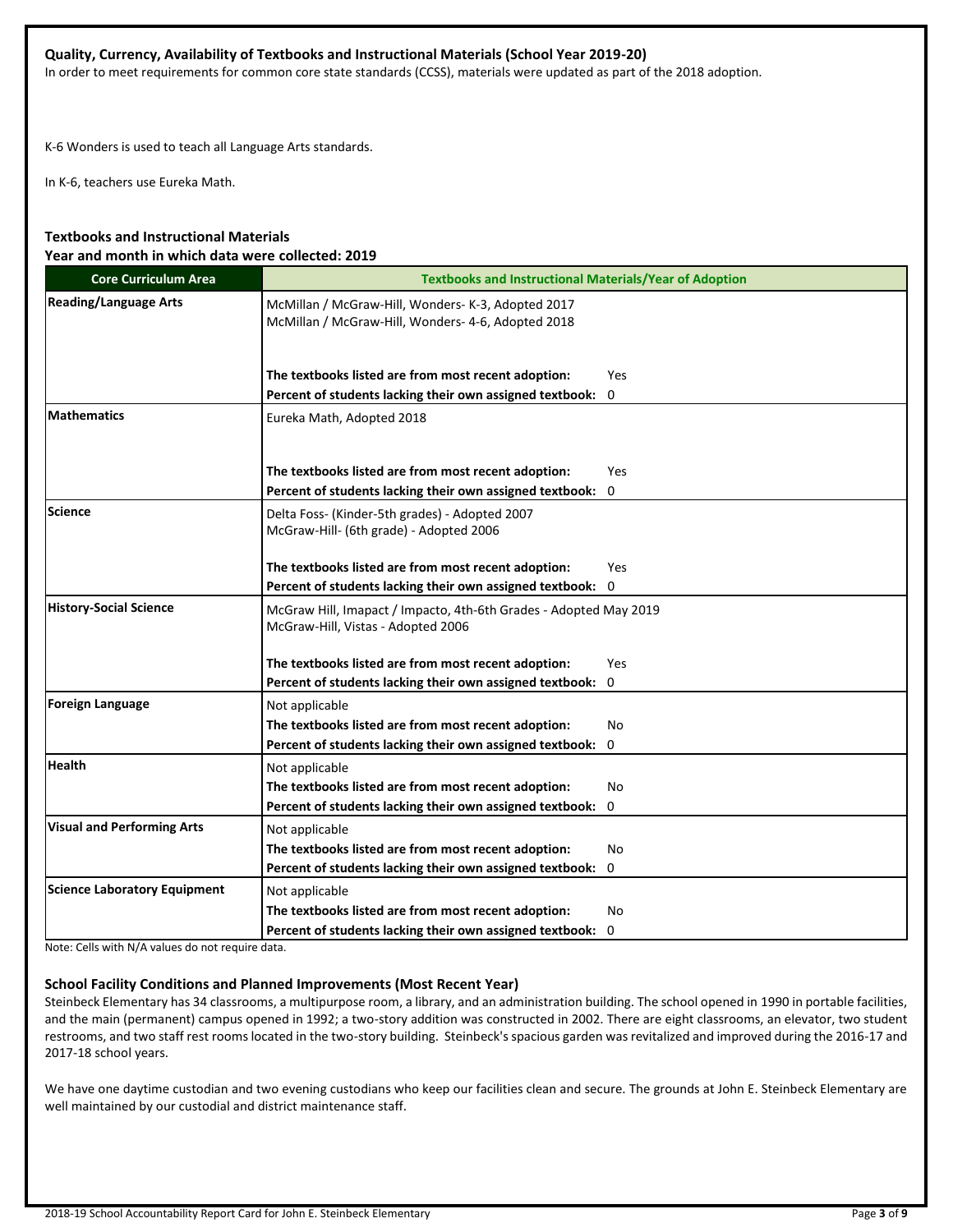#### **School Facility Good Repair Status (Most Recent Year) Year and month in which data were collected: August, 2019**

| <b>System Inspected</b>                                             | <b>Repair Status</b> | <b>Repair Needed and</b><br><b>Action Taken or Planned</b> |
|---------------------------------------------------------------------|----------------------|------------------------------------------------------------|
| Systems:<br>Gas Leaks, Mechanical/HVAC, Sewer                       | Good                 |                                                            |
| Interior:<br><b>Interior Surfaces</b>                               | Good                 |                                                            |
| <b>Cleanliness:</b><br>Overall Cleanliness, Pest/Vermin Infestation | Good                 |                                                            |
| Electrical:<br>Electrical                                           | Good                 |                                                            |
| <b>Restrooms/Fountains:</b><br>Restrooms, Sinks/ Fountains          | Good                 |                                                            |
| Safety:<br>Fire Safety, Hazardous Materials                         | Good                 |                                                            |
| Structural:<br>Structural Damage, Roofs                             | Good                 |                                                            |
| External:<br>Playground/School Grounds, Windows/Doors/Gates/Fences  | Good                 |                                                            |
| <b>Overall Rating</b>                                               | <b>Exemplary</b>     |                                                            |

## **B. Pupil Outcomes**

#### **State Priority: Pupil Achievement**

The SARC provides the following information relevant to the State priority: Pupil Achievement (Priority 4):

- **Statewide assessments** (i.e., California Assessment of Student Performance and Progress [CAASPP] System, which includes the Smarter Balanced Summative Assessments for students in the general education population and the California Alternate Assessments [CAAs] for English language arts/literacy [ELA] and mathematics given in grades three through eight and grade eleven. Only eligible students may participate in the administration of the CAAs. CAAs items are aligned with alternate achievement standards, which are linked with the Common Core State Standards [CCSS] for students with the most significant cognitive disabilities); and
- The percentage of students who have successfully completed courses that satisfy the requirements for entrance to the University of California and the California State University, or career technical education sequences or programs of study

## **CAASPP Test Results in ELA and Mathematics for All Students Grades Three through Eight and Grade Eleven**

**Percentage of Students Meeting or Exceeding the State Standard**

| <b>Subject</b> | <b>School</b><br>$17 - 18$ | <b>School</b><br>$18 - 19$ | <b>District</b><br>$17 - 18$ | <b>District</b><br>18-19 | <b>State</b><br>$17 - 18$ | <b>State</b><br>18-19 |
|----------------|----------------------------|----------------------------|------------------------------|--------------------------|---------------------------|-----------------------|
| <b>ELA</b>     | 47                         | 49                         | $\sim$<br>ےر                 | 36                       | 50                        | 50                    |
| Math           | $\sim$<br>33               | 42                         | $\sim$<br>دے                 | 28                       | 38                        | 39                    |

Note: Percentages are not calculated when the number of students tested is ten or less, either because the number of students in this category is too small for statistical accuracy or to protect student privacy.

Note: ELA and mathematics test results include the Smarter Balanced Summative Assessment and the CAA. The "Percent Met or Exceeded" is calculated by taking the total number of students who met or exceeded the standard on the Smarter Balanced Summative Assessment plus the total number of students who met the standard (i.e., achieved Level 3–Alternate) on the CAAs divided by the total number of students who participated in both assessments.

### **CAASPP Test Results in Science for All Students**

**Grades Five, Eight, and Ten**

#### **Percentage of Students Meeting or Exceeding the State Standard**

| Subject <sup>'</sup> | <b>School</b> | <b>School</b> | <b>District</b> | <b>District</b> | <b>State</b> | <b>State</b> |
|----------------------|---------------|---------------|-----------------|-----------------|--------------|--------------|
|                      | 17-18         | 18-19         | $17 - 18$       | 18-19           | 17-18        | 18-19        |
| Science              | N/A           | N/A           | N/A             | N/A             | N/A          | N/A          |

Note: Cells with N/A values do not require data.

Note: This is a placeholder for the California Science Test (CAST) which was administered operationally during the 2018-19 school year. However, these data are not available for inclusion in the 2018-19 SARC posting due February 1, 2020. These data will be included in the 2019-20 SARC posting due February 1, 2021.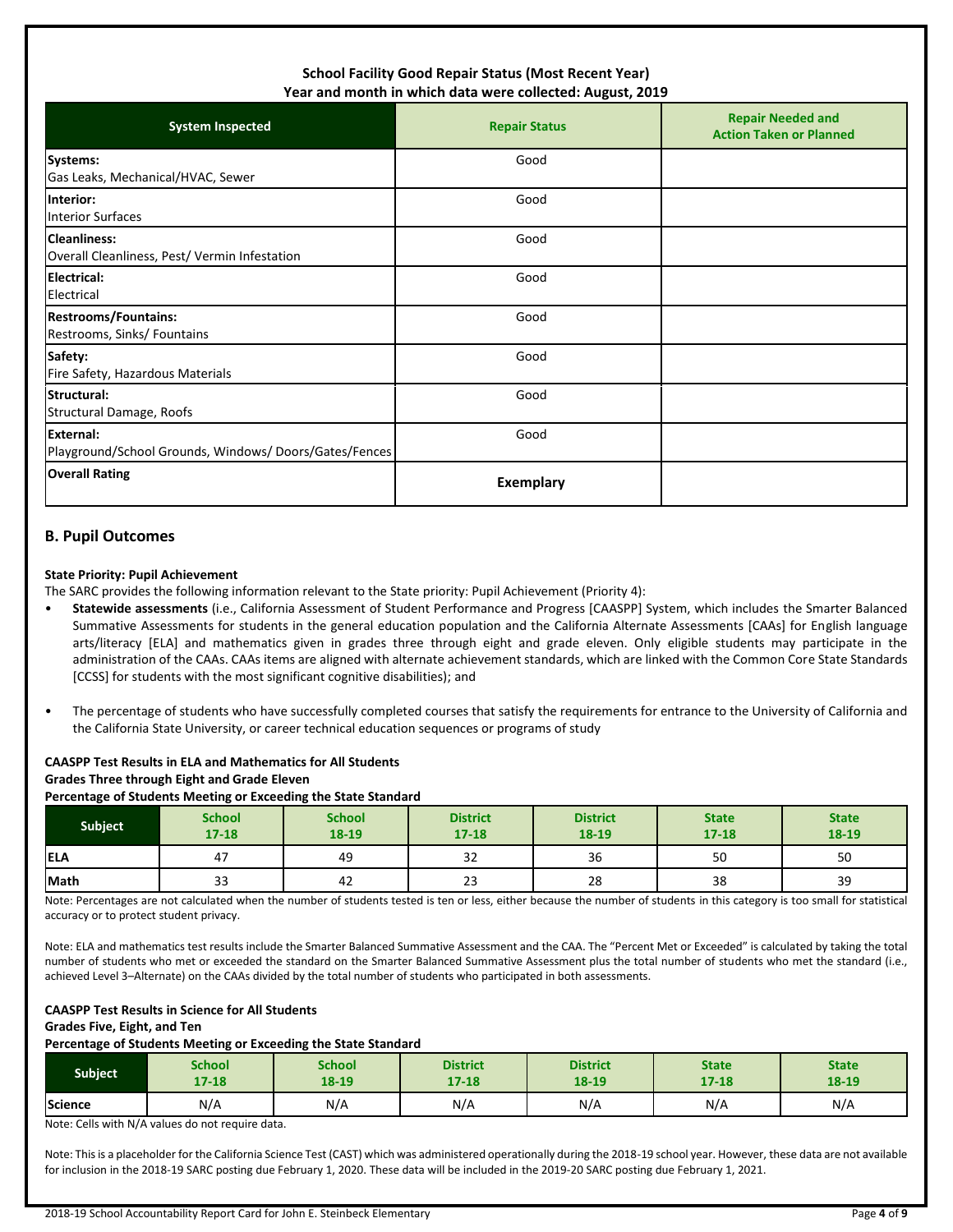#### **State Priority: Other Pupil Outcomes**

The SARC provides the following information relevant to the State priority: Other Pupil Outcomes (Priority 8):

• Pupil outcomes in the subject area of physical education

#### **2018-19 Percent of Students Meeting Fitness Standards**

| Grade<br>Level | 4 of 6 | <b>5 of 6</b> | 6 of 6 |
|----------------|--------|---------------|--------|
|                | 28.2   | 24.3          | 20.4   |

Note: Percentages are not calculated and double dashes (--) appear in the table when the number of students tested is ten or less, either because the number of students in this category is too small for statistical accuracy or to protect student privacy.

#### **School Year 2018-19 CAASPP Assessment Results - English Language Arts (ELA) Disaggregated by Student Groups, Grades Three through Eight and Eleven**

| <b>Student Group</b>                                 | <b>Total</b><br><b>Enrollment</b> | <b>Number</b><br><b>Tested</b> | <b>Percent</b><br><b>Tested</b> | <b>Percent</b><br><b>Met or Exceeded</b> |
|------------------------------------------------------|-----------------------------------|--------------------------------|---------------------------------|------------------------------------------|
| <b>All Students</b>                                  | 364                               | 360                            | 98.90                           | 48.61                                    |
| Male                                                 | 198                               | 195                            | 98.48                           | 42.56                                    |
| Female                                               | 166                               | 165                            | 99.40                           | 55.76                                    |
| <b>Black or African American</b>                     | $\overline{\phantom{a}}$          | $\overline{\phantom{a}}$       | --                              | $\sim$                                   |
| Asian                                                | $\overline{\phantom{a}}$          | $\overline{\phantom{m}}$       | $\overline{\phantom{m}}$        | $\overline{\phantom{m}}$                 |
| Filipino                                             | $\overline{\phantom{a}}$          | $\overline{\phantom{a}}$       | --                              | --                                       |
| <b>Hispanic or Latino</b>                            | 287                               | 283                            | 98.61                           | 46.29                                    |
| Native Hawaiian or Pacific Islander                  | --                                | $\overline{\phantom{m}}$       | --                              | $\overline{\phantom{a}}$                 |
| White                                                | 18                                | 18                             | 100.00                          | 72.22                                    |
| <b>Two or More Races</b>                             | $\overline{\phantom{a}}$          | $\overline{\phantom{a}}$       | --                              | $\overline{\phantom{a}}$                 |
| <b>Socioeconomically Disadvantaged</b>               | 236                               | 232                            | 98.31                           | 43.53                                    |
| <b>English Learners</b>                              | 163                               | 159                            | 97.55                           | 35.22                                    |
| <b>Students with Disabilities</b>                    | 70                                | 67                             | 95.71                           | 11.94                                    |
| <b>Students Receiving Migrant Education Services</b> | --                                | $\overline{\phantom{m}}$       | --                              |                                          |
| <b>Foster Youth</b>                                  | --                                | $\overline{\phantom{a}}$       | --                              | $\sim$                                   |
| <b>Homeless</b>                                      | --                                | --                             | --                              |                                          |

Note: ELA test results include the Smarter Balanced Summative Assessment and the CAA. The "Percent Met or Exceeded" is calculated by taking the total number of students who met or exceeded the standard on the Smarter Balanced Summative Assessment plus the total number of students who met the standard (i.e., achieved Level 3–Alternate) on the CAAs divided by the total number of students who participated in both assessments.

Note: Double dashes (--) appear in the table when the number of students is ten or less, either because the number of students in this category is too small for statistical accuracy or to protect student privacy.

Note: The number of students tested includes all students who participated in the test whether they received a score or not; however, the number of students tested is not the number that was used to calculate the achievement level percentages. The achievement level percentages are calculated using only students who received scores.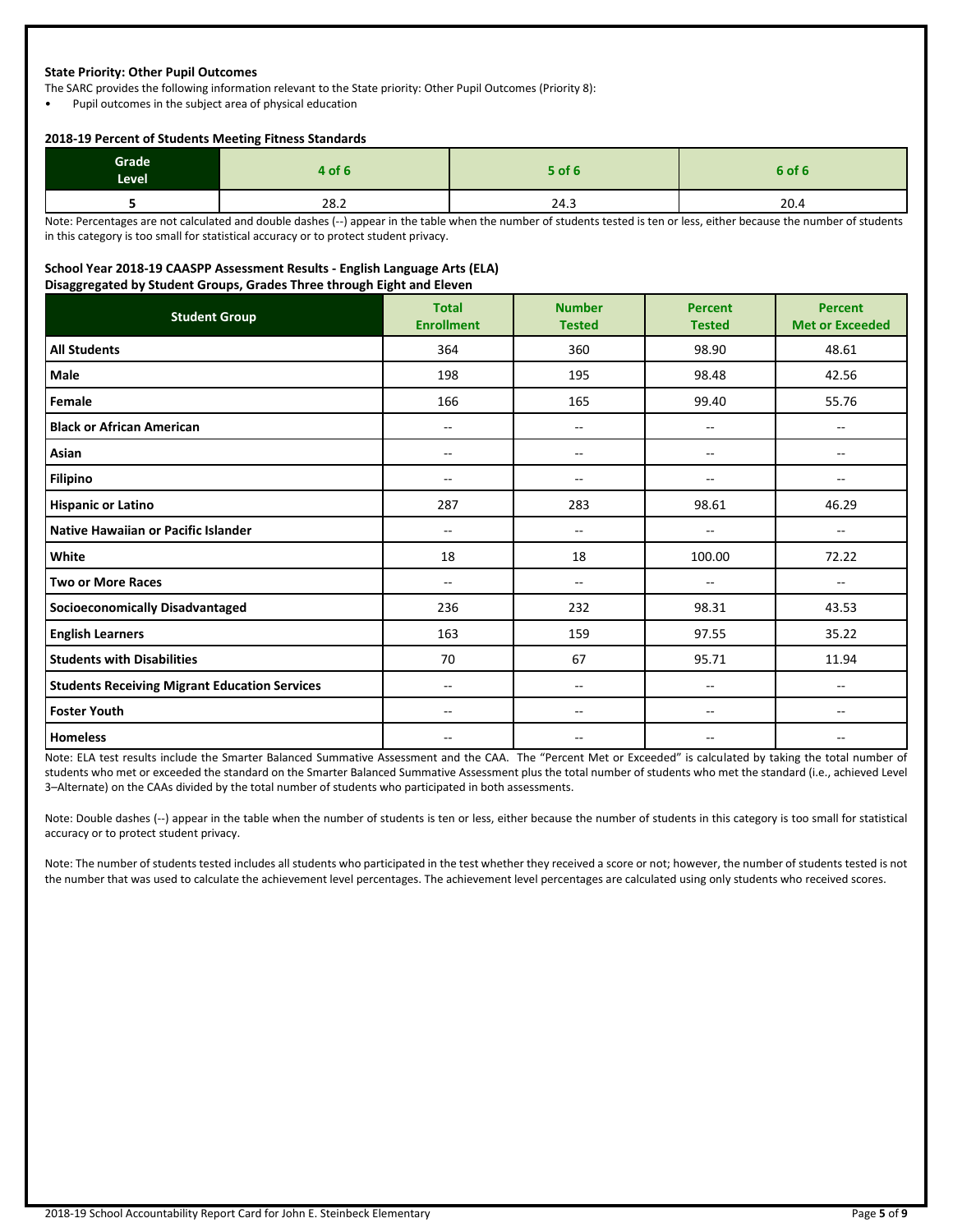| <b>Student Group</b>                                 | <b>Total</b><br><b>Enrollment</b> | <b>Number</b><br><b>Tested</b> | <b>Percent</b><br><b>Tested</b> | <b>Percent</b><br><b>Met or Exceeded</b> |
|------------------------------------------------------|-----------------------------------|--------------------------------|---------------------------------|------------------------------------------|
| <b>All Students</b>                                  | 364                               | 360                            | 98.90                           | 41.67                                    |
| Male                                                 | 198                               | 195                            | 98.48                           | 40.51                                    |
| Female                                               | 166                               | 165                            | 99.40                           | 43.03                                    |
| <b>Black or African American</b>                     | --                                | --                             | --                              | $-$                                      |
| Asian                                                | --                                | --                             | --                              | $-$                                      |
| <b>Filipino</b>                                      | --                                | $-$                            | $\overline{a}$                  | $\overline{a}$                           |
| <b>Hispanic or Latino</b>                            | 287                               | 283                            | 98.61                           | 38.52                                    |
| <b>Native Hawaiian or Pacific Islander</b>           | $-$                               | $-$                            | $\overline{a}$                  | $-$                                      |
| White                                                | 18                                | 18                             | 100.00                          | 61.11                                    |
| <b>Two or More Races</b>                             | --                                | --                             | --                              | --                                       |
| <b>Socioeconomically Disadvantaged</b>               | 236                               | 232                            | 98.31                           | 35.78                                    |
| <b>English Learners</b>                              | 163                               | 159                            | 97.55                           | 36.48                                    |
| <b>Students with Disabilities</b>                    | 70                                | 67                             | 95.71                           | 16.42                                    |
| <b>Students Receiving Migrant Education Services</b> | --                                | --                             | --                              | --                                       |
| <b>Foster Youth</b>                                  | $-$                               | --                             | $-$                             | $-$                                      |
| <b>Homeless</b>                                      | --                                | --                             | --                              |                                          |

Note: Mathematics test results include the Smarter Balanced Summative Assessment and the CAA. The "Percent Met or Exceeded" is calculated by taking the total number of students who met or exceeded the standard on the Smarter Balanced Summative Assessment plus the total number of students who met the standard (i.e., achieved Level 3–Alternate) on the CAAs divided by the total number of students who participated in both assessments.

Note: Double dashes (--) appear in the table when the number of students is ten or less, either because the number of students in this category is too small for statistical accuracy or to protect student privacy.

Note: The number of students tested includes all students who participated in the test whether they received a score or not; however, the number of students tested is not the number that was used to calculate the achievement level percentages. The achievement level percentages are calculated using only students who received scores.

## **C. Engagement**

#### **State Priority: Parental Involvement**

The SARC provides the following information relevant to the State priority: Parental Involvement (Priority 3):

• Efforts the school district makes to seek parent input in making decisions for the school district and each school site

#### **Opportunities for Parental Involvement (School Year 2019-20)**

Parent involvement is fundamental to the success of Steinbeck Elementary students. We encourage parents to participate in all activities and to attend site parent meetings, including Parenting Partners, School Site Council, Title 1, District Advisory Committee, and Parent Teacher Organization meetings (PTO). Steinbeck parents routinely participate in District committees and task forces. Parents of students in Special Education are an active part in the development and implementation of their child's Individual Education Program. Parents are also invited to attend our awards assemblies which recognize students with outstanding achievements at the end of each trimester. Parents are always welcomed and encouraged to volunteer in classrooms and on campus, and as chaperones on grade-level field trips.

In conjunction with special Parent Education offerings hosted by the school, parents are strongly encouraged to attend Parent-Teacher Conferences (fall and spring), Back-to-School Night in the fall, Open House in the spring, and math, reading and science family nights hosted by the school.

Through their fund-raising efforts, the PTO supports a full-time art teacher for art/music instruction in Transitional Kindergarten through sixth grades. The PTO offers a variety of enjoyable student activities such as the Fall Festival, a Holiday Craft Boutique and Workshop, fall and spring book fairs, an airplane contest, movie nights, Father-Daughter and Mother-Son Dances, and the Spring Art Show. Each of these events is either a wonderful fund-raiser or community outreach which serve to bring the community together! Students in third through sixth grades participate in District-sponsored volleyball, football, basketball, and soccer teams. Parents participate and support our boys and girls in these endeavors through coaching and ardent participation. For parent involvement opportunities, please contact Mr. Jer J. Soriano, Principal at (831) 753-5780.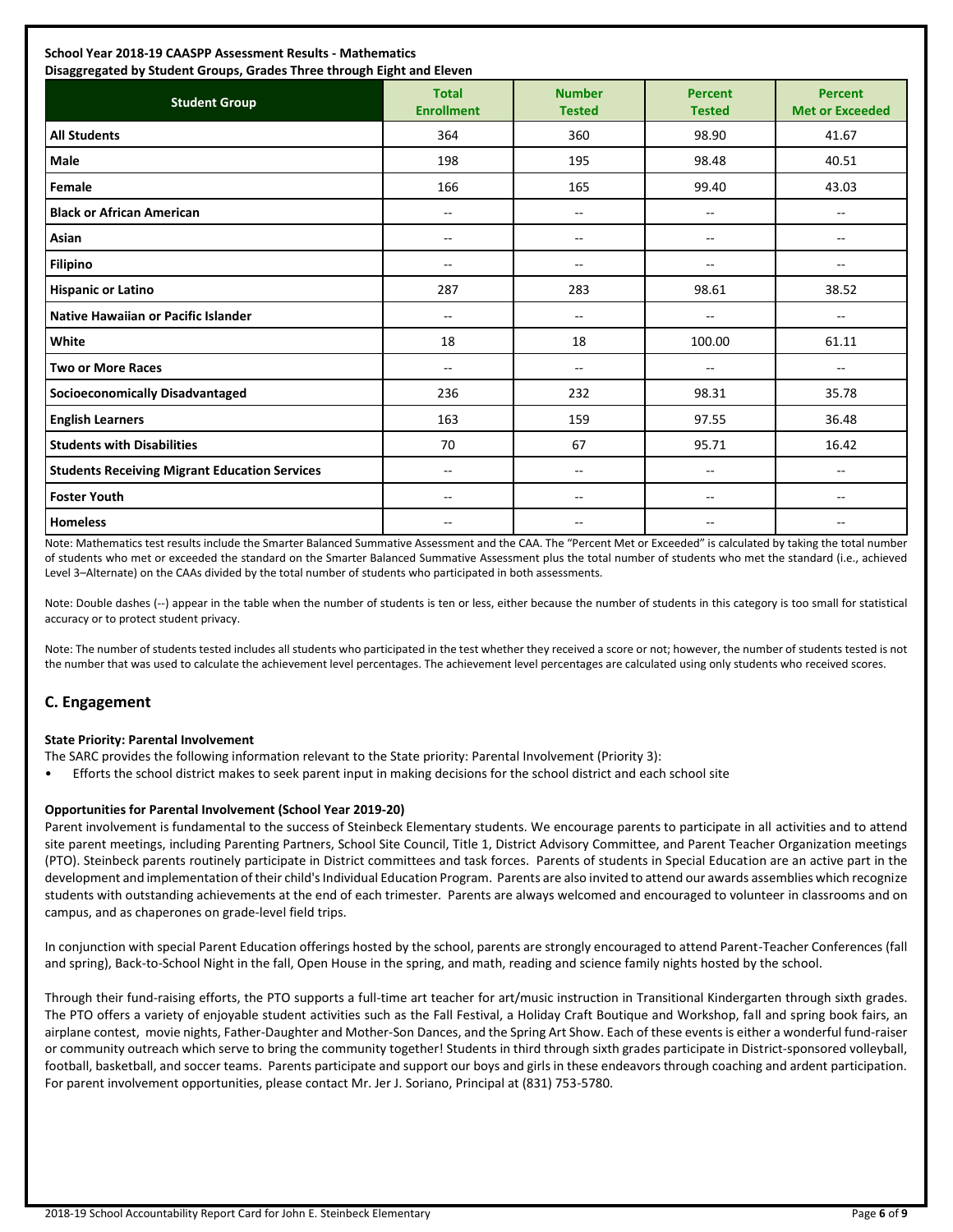#### **State Priority: School Climate**

The SARC provides the following information relevant to the State priority: School Climate (Priority 6):

- Pupil suspension rates;
- Pupil expulsion rates; and
- Other local measures on the sense of safety.

#### **School Safety Plan**

Steinbeck began implementation of PBIS in 2015-16, with Tier 1 strategies, and has continued the progression through Tier 3. In 2018-19, PBIS team members will be trained in Tier 3 strategies PBIS is a key component of the school's safety plan. Steinbeck Elementary School Site Council reviews campus safety needs and revises the School Safety Plan annually. The plan includes procedures for responding to emergencies on campus. Students and staff review and practice safety drills monthly during the school year. The school administrators and staff routinely work with local law enforcement to address community and site-specific safety issues.

Supervisors, staff and admin. monitor students in the cafeteria, at the bus areas, and on the playground in the morning, during recess, lunch, and after school. The school has a fence and gate system (installed in the fall of 2013), allowing the campus to remain secure. Visitors must sign in at the main office and receive a visitor's pass upon entry to the school.

| <b>Suspensions and Expulsions for the School</b> | 2016-17 | 2017-18      | 2018-19 |  |
|--------------------------------------------------|---------|--------------|---------|--|
| <b>Suspensions Rate</b>                          | 0.0     | . . <u>.</u> | 1.8     |  |
| <b>Expulsions Rate</b>                           | 0.C     | 0.0          | 0.0     |  |

| <b>Suspensions and Expulsions for the District</b> | 2016-17 | 2017-18 | 2018-19 |
|----------------------------------------------------|---------|---------|---------|
| <b>Suspensions Rate</b>                            | U. .    | ב. ב    | ᆠᆞᆠ     |
| <b>Expulsions Rate</b>                             | 0.0     | 0.0     | 0.0     |

| <b>Suspensions and Expulsions for the State</b> | 2016-17 | 2017-18 | 2018-19 |
|-------------------------------------------------|---------|---------|---------|
| <b>Suspensions Rate</b>                         | 3.6     | ر. د    | כ.כ     |
| <b>Expulsions Rate</b>                          | v.⊥     | ∪.⊥     | ◡…      |

#### **D. Other SARC Information**

The information in this section is required to be in the SARC but is not included in the state priorities for LCFF.

#### **Ratio of Academic Counselors to Pupils (School Year 2018-19)**

| <b>Title</b>                                                                                                                                                                         | Ratio                               |  |  |
|--------------------------------------------------------------------------------------------------------------------------------------------------------------------------------------|-------------------------------------|--|--|
| Acad<br>lemic Counselor*                                                                                                                                                             | $\cdot$                             |  |  |
| <b>CC</b><br>$  -$<br>$\cdots$<br>$\epsilon$<br>$\sim$<br>$\cdot$ $\cdot$<br>____<br>$\overline{\phantom{0}}$<br>$\lambda$ $  \lambda$<br>$\sim$ $\sim$<br>and a series of<br>$\sim$ | $\sim$ $\sim$ $\sim$ $\sim$<br>$ -$ |  |  |

One Full Time Equivalent (FTE) equals one staff member working full time; one FTE could also represent two staff members who each work 50 percent of full time.

**Student Support Services Staff (School Year 2018-19)**

| <b>Title</b>                                               | <b>Number of Full-Time Equivalent</b><br>(FTE) |
|------------------------------------------------------------|------------------------------------------------|
| <b>Counselor (Social/Behavioral or Career Development)</b> |                                                |
| Library Media Teacher (Librarian)                          |                                                |
| Library Media Services Staff (Paraprofessional)            |                                                |
| Psychologist                                               |                                                |
| <b>Social Worker</b>                                       |                                                |
| <b>Nurse</b>                                               |                                                |
| Speech/Language/Hearing Specialist                         |                                                |
| <b>Resource Specialist (non-teaching)</b>                  |                                                |
| <b>Other</b>                                               |                                                |

One Full Time Equivalent (FTE) equals one staff member working full time; one FTE could also represent two staff members who each work 50 percent of full time.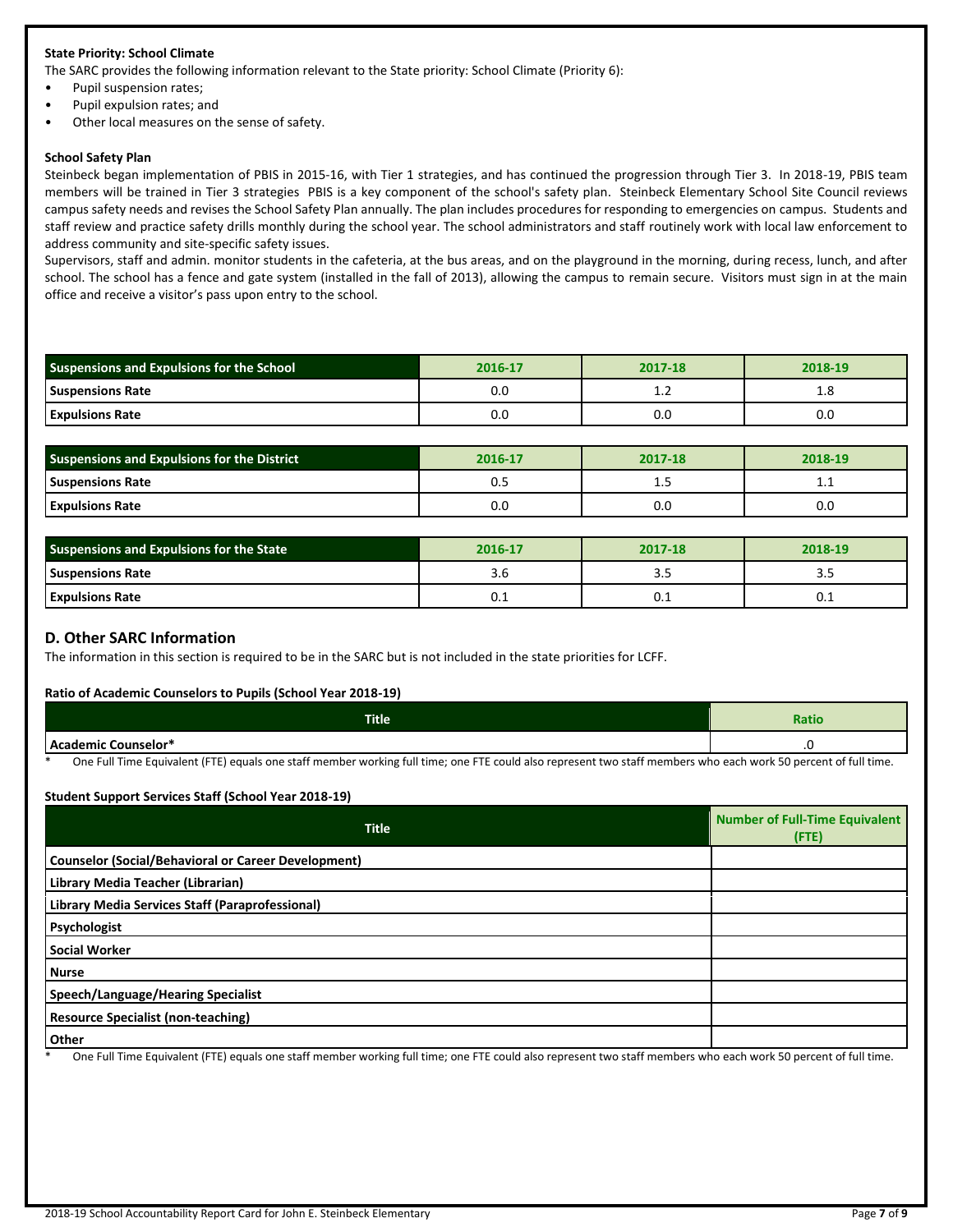| Average Class Size and Class Size Distribution (Elementary) |                                                   |                                                        |                                                         |                                                     |                                                          |                                                        |                                                         |                                                     |                                                          |                                                        |                                                         |                                                     |
|-------------------------------------------------------------|---------------------------------------------------|--------------------------------------------------------|---------------------------------------------------------|-----------------------------------------------------|----------------------------------------------------------|--------------------------------------------------------|---------------------------------------------------------|-----------------------------------------------------|----------------------------------------------------------|--------------------------------------------------------|---------------------------------------------------------|-----------------------------------------------------|
| Grade<br>Level                                              | 2016-17<br>Average<br><b>Class</b><br><b>Size</b> | 2016-17<br># of<br>Classes*<br><b>Size</b><br>$1 - 20$ | 2016-17<br># of<br>Classes*<br><b>Size</b><br>$21 - 32$ | 2016-17<br># of<br>Classes*<br><b>Size</b><br>$33+$ | 2017-18<br><b>Average</b><br><b>Class</b><br><b>Size</b> | 2017-18<br># of<br>Classes*<br><b>Size</b><br>$1 - 20$ | 2017-18<br># of<br>Classes*<br><b>Size</b><br>$21 - 32$ | 2017-18<br># of<br>Classes*<br><b>Size</b><br>$33+$ | 2018-19<br><b>Average</b><br><b>Class</b><br><b>Size</b> | 2018-19<br># of<br>Classes*<br><b>Size</b><br>$1 - 20$ | 2018-19<br># of<br>Classes*<br><b>Size</b><br>$21 - 32$ | 2018-19<br># of<br>Classes*<br><b>Size</b><br>$33+$ |
| К                                                           | 22                                                | 1                                                      | 3                                                       |                                                     | 23                                                       |                                                        | 4                                                       |                                                     | 19                                                       | 3                                                      | 1                                                       |                                                     |
| 1                                                           | 23                                                |                                                        | 3                                                       |                                                     | 27                                                       |                                                        | 3                                                       |                                                     | 22                                                       |                                                        | 3                                                       |                                                     |
| $\overline{2}$                                              | 29                                                |                                                        | 3                                                       |                                                     | 23                                                       |                                                        | 3                                                       |                                                     | 21                                                       | $\mathbf{1}$                                           | 3                                                       |                                                     |
| 3                                                           | 25                                                |                                                        | 4                                                       |                                                     | 20                                                       | $\mathbf{1}$                                           | 4                                                       |                                                     | 19                                                       | $\mathbf{1}$                                           | 3                                                       |                                                     |
| 4                                                           | 29                                                |                                                        | 3                                                       |                                                     | 28                                                       | 1                                                      |                                                         | 3                                                   | 30                                                       |                                                        | 3                                                       |                                                     |
| 5                                                           | 29                                                | $\mathbf{1}$                                           |                                                         | 3                                                   | 30                                                       |                                                        | 3                                                       |                                                     | 32                                                       |                                                        | 3                                                       |                                                     |
| 6                                                           | 25                                                | $\overline{2}$                                         |                                                         | 3                                                   | 25                                                       | 1                                                      | 3                                                       |                                                     | 24                                                       | 1                                                      | 3                                                       |                                                     |
| Other**                                                     | 11                                                | 1                                                      |                                                         |                                                     |                                                          |                                                        |                                                         |                                                     | 11                                                       | 1                                                      |                                                         |                                                     |

\*Number of classes indicates how many classes fall into each size category (a range of total students per class).

\*\* "Other" category is for multi-grade level classes.

#### **Professional Development provided for Teachers**

| <b>Measure</b>                                                                  | 2017-18 | 2018-19 | 2019-20 |
|---------------------------------------------------------------------------------|---------|---------|---------|
| Number of school days dedicated to Staff Development and Continuous Improvement |         |         |         |

The major areas of professional development for teachers in 2015-2016, 2016-2017, and 2017-2018, 2018-2019, 2019-2020 included the following:

- Standards-based planning for instruction, learning, and assessment
- English Language Development instructional strategies and lesson planning
- Academic Conversations
- **Explicit Direct Instruction**
- **Teacher Clarity**
- Lesson Design and Student Engagement
- CCSS, Engage New York, Wonders, and EdCaliber
- Data Review (CST, SBAC, ELD/CELDT/AMAOs)
- Classroom Management
- Problem of Practice (PoP)

Professional development is delivered through staff meetings, Professional Development Days, release time for classroom teachers, and Grade Level Team meetings (GLTs).

Teachers are supported during implementation by the site's Principal and Instructional Coach.